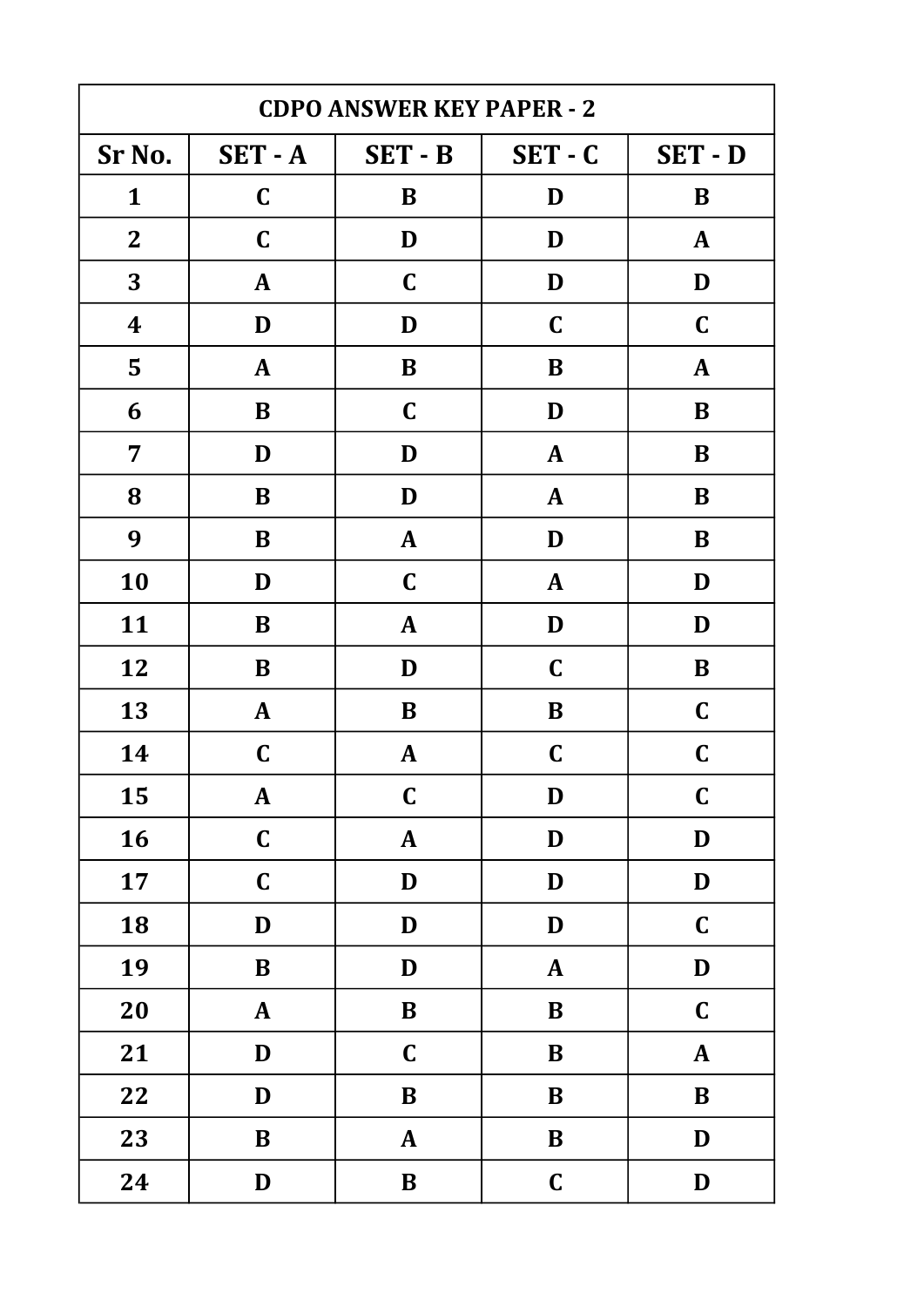| 25 | $\mathbf D$  | $\, {\bf B}$     | $\mathbf C$  | $\mathbf{D}%$ |
|----|--------------|------------------|--------------|---------------|
| 26 | $\bf{B}$     | $\mathbf C$      | $\mathbf C$  | $\mathbf{A}$  |
| 27 | ${\bf A}$    | ${\bf A}$        | $\mathbf{A}$ | ${\bf A}$     |
| 28 | D            | $\mathbf C$      | $\bf{B}$     | ${\bf A}$     |
| 29 | $\mathbf{A}$ | $\bf{B}$         | $\mathbf{A}$ | $\bf{B}$      |
| 30 | $\mathbf C$  | $\bf{B}$         | $\bf{B}$     | ${\bf A}$     |
| 31 | D            | $\mathbf{A}$     | D            | $\, {\bf B}$  |
| 32 | ${\bf A}$    | $\mathbf C$      | $\mathbf D$  | $\mathbf C$   |
| 33 | $\mathbf C$  | $\bf{B}$         | $\mathbf C$  | $\mathbf C$   |
| 34 | $\, {\bf B}$ | $\, {\bf B}$     | D            | ${\bf A}$     |
| 35 | $\mathbf C$  | $\boldsymbol{A}$ | $\mathbf D$  | $\mathbf D$   |
| 36 | D            | $\mathbf C$      | D            | $\mathbf C$   |
| 37 | ${\bf A}$    | $\mathbf C$      | $\mathbf C$  | $\mathbf D$   |
| 38 | $\pmb{A}$    | $\, {\bf B}$     | $\bf{B}$     | $\bf{B}$      |
| 39 | $\mathbf C$  | $\mathbf D$      | $\bf{B}$     | D             |
| 40 | $\bf{B}$     | $\bf{B}$         | D            | $\mathbf D$   |
| 41 | $\mathbf C$  | $\mathbf C$      | ${\bf A}$    | D             |
| 42 | $\mathbf D$  | ${\bf A}$        | D            | $\mathbf D$   |
| 43 | $\mathbf D$  | $\, {\bf B}$     | D            | $\mathbf C$   |
| 44 | D            | D                | $\mathbf{A}$ | D             |
| 45 | ${\bf A}$    | $\mathbf D$      | $\mathbf C$  | $\mathbf D$   |
| 46 | $\mathbf{A}$ | ${\bf A}$        | $\mathbf{A}$ | $\mathbf C$   |
| 47 | $\bf{B}$     | $\mathbf D$      | $\mathbf B$  | $\bf{B}$      |
| 48 | $\mathbf C$  | ${\bf A}$        | D            | $\mathbf C$   |
| 49 | $\mathbf C$  | $\mathbf D$      | $\mathbf C$  | D             |
| 50 | $\mathbf D$  | $\, {\bf B}$     | $\mathbf C$  | ${\bf A}$     |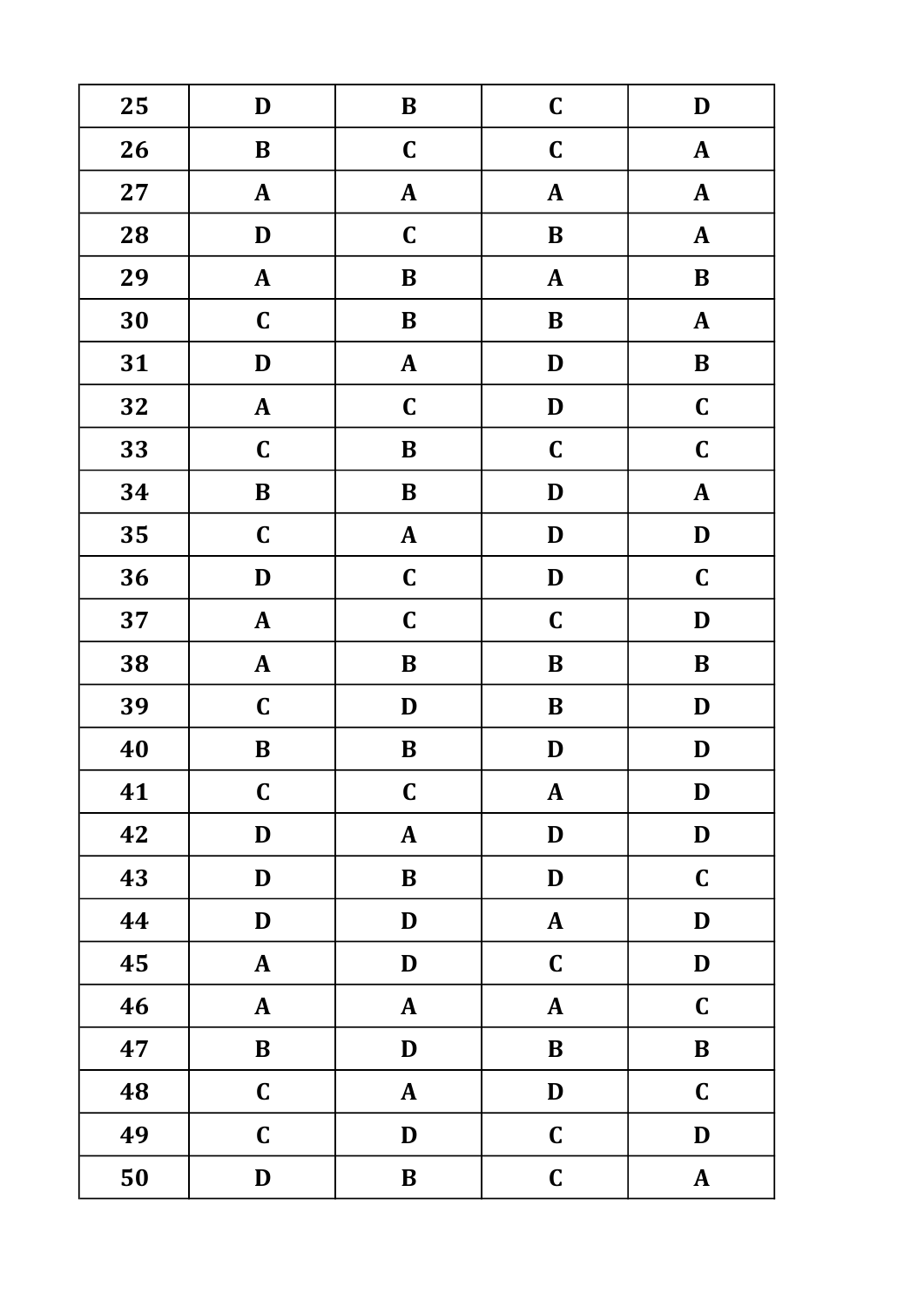| 51 | $\mathbf D$  | $\mathbf D$      | $\mathbf C$  | $\, {\bf B}$ |
|----|--------------|------------------|--------------|--------------|
| 52 | D            | $\mathbf{A}$     | $\bf{B}$     | $\mathbf{A}$ |
| 53 | D            | D                | $\bf{B}$     | ${\bf A}$    |
| 54 | $\mathbf D$  | $\mathbf D$      | D            | $\, {\bf B}$ |
| 55 | $\mathbf C$  | $\mathbf C$      | $\bf{B}$     | D            |
| 56 | $\bf{B}$     | $\boldsymbol{A}$ | ${\bf A}$    | ${\bf A}$    |
| 57 | D            | $\, {\bf B}$     | $\bf{B}$     | $\mathbf D$  |
| 58 | $\mathbf C$  | $\, {\bf B}$     | $\mathbf C$  | $\mathbf C$  |
| 59 | D            | $\mathbf C$      | $\bf{B}$     | $\bf{B}$     |
| 60 | ${\bf A}$    | $\mathbf C$      | $\mathbf D$  | D            |
| 61 | $\, {\bf B}$ | $\mathbf D$      | $\mathbf{A}$ | $\mathbf D$  |
| 62 | D            | $\mathbf D$      | D            | $\mathbf C$  |
| 63 | $\mathbf C$  | $\, {\bf B}$     | $\mathbf{A}$ | $\, {\bf B}$ |
| 64 | D            | $\mathbf C$      | D            | $\bf{B}$     |
| 65 | $\bf{B}$     | $\mathbf D$      | $\bf{B}$     | $\mathbf D$  |
| 66 | $\bf{B}$     | ${\bf A}$        | $\mathbf C$  | $\mathbf C$  |
| 67 | $\mathbf C$  | $\mathbf{A}$     | D            | D            |
| 68 | $\mathbf D$  | $\mathbf D$      | D            | $\bf{B}$     |
| 69 | $\, {\bf B}$ | $\mathbf D$      | $\mathbf{A}$ | $\mathbf D$  |
| 70 | $\, {\bf B}$ | $\bf{B}$         | $\bf{B}$     | ${\bf A}$    |
| 71 | $\mathbf C$  | $\mathbf D$      | $\mathbf C$  | ${\bf A}$    |
| 72 | $\mathbf D$  | $\, {\bf B}$     | $\mathbf C$  | D            |
| 73 | D            | $\mathbf C$      | $\mathbf C$  | ${\bf A}$    |
| 74 | $\mathbf C$  | $\bf{B}$         | $\bf{B}$     | $\mathbf C$  |
| 75 | $\, {\bf B}$ | D                | D            | ${\bf A}$    |
| 76 | $\, {\bf B}$ | $\, {\bf B}$     | D            | $\mathbf C$  |